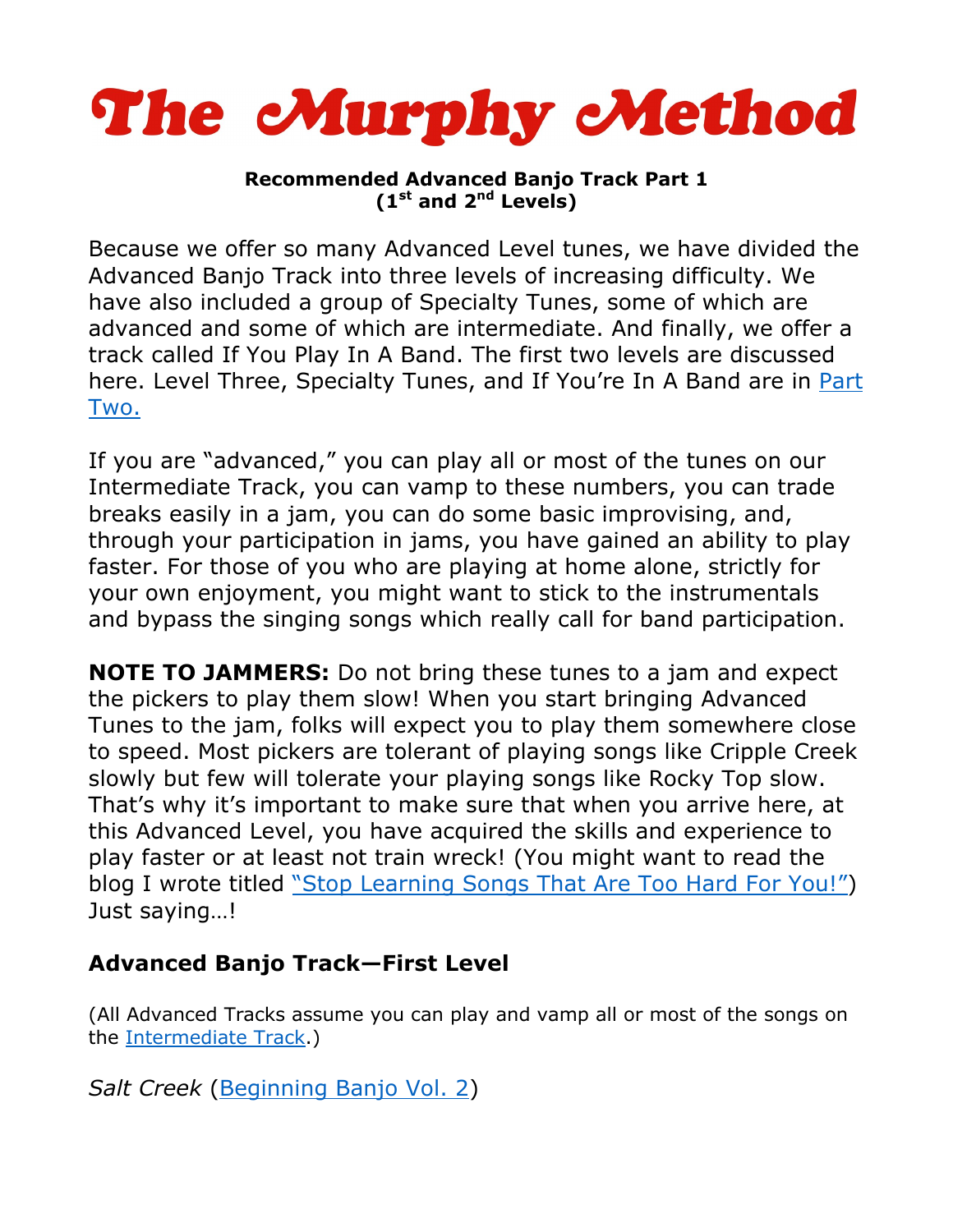*Daybreak In Dixie* [\(Ralph Stanley DVD\)](http://www.murphymethod.com/index.cfm?event=pages.product&pid=76)

*Clinch Mountain Backstep* (Ralph Stanley DVD)

*Rocky Top* [\(Jam Sessions Standards\)](http://www.murphymethod.com/index.cfm?event=pages.product&pid=73) (if this comes up in your jam)

*Goldrush* [\(Great Banjo Tunes\)](http://www.murphymethod.com/index.cfm?event=pages.product&pid=7)

*Riding On That Midnight Train* (Ralph Stanley DVD)

*Shenandoah Breakdown* (Great Banjo Tunes)

*How Mountain Girls Can Love* (Ralph Stanley DVD)

*Theme Time* [\(Rawhide DVD\)](http://www.murphymethod.com/index.cfm?event=pages.product&pid=15)

*Little Maggie* (Ralph Stanley DVD)

**NOTE:** Now is also the right time to start working with the **[High](http://www.murphymethod.com/index.cfm?event=pages.product&pid=8)  [Breaks and Backup DVD](http://www.murphymethod.com/index.cfm?event=pages.product&pid=8)**, especially if you are playing in a jam or playing with other people. I strongly suggest doing these songs in the order I present them on the DVD.

## **Advanced Banjo Track—Second Level**

Here are some tunes that are a bit harder. These take you deeper into the playing of Earl Scruggs, give you a taste of the Melodic Style, and introduce you to playing in the Key of C without a capo. These tunes don't have to be done in this specific order, but naturally, I think this is a good order!

*Earl's Breakdown* ([More Advanced Earl\)](http://www.murphymethod.com/index.cfm?event=pages.product&pid=5) (uses special Keith D-Tuners; we also show how to play it without special tuners]

*Blackberry Blossom* [\(Blackberry Blossom DVD\)](http://www.murphymethod.com/index.cfm?event=pages.product&pid=17) (melodic style)

*Bluegrass Breakdown* (Rawhide DVD) (only if you're jamming)

*Turkey In The Straw* (Blackberry Blossom DVD) (If you enjoyed learning Blackberry Blossom; melodic style)